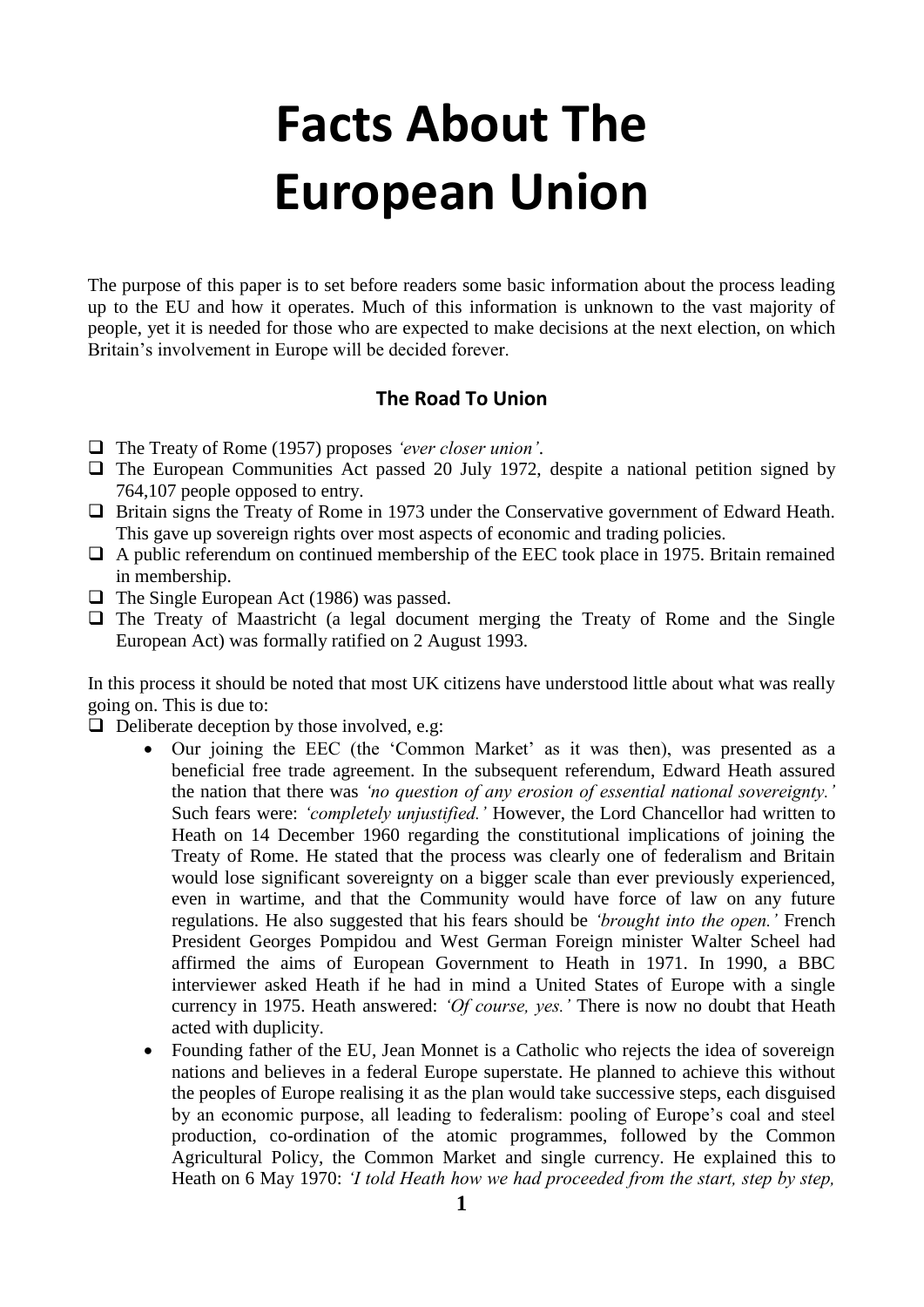*and how in this way we had gradually created the Common Market and today's Europe, and that I was convinced we should proceed in the same manner.'* <sup>1</sup> The Labour Party leader, Hugh Gaitskell had warned in 1962 that the Common Market meant: *'The end of Britain as an independent nation state ... the end of a thousand years of history.'*

- ❑ EU propoganda to mislead, e.g:
	- The EU has a massive resource earmarked for publicity and PR, *'to promote European understanding'*. The estimated budget for 1997 is £250,000,000 of tax-payers money.<sup>2</sup> This money has been used in the UK to compete unfairly against anti-European candidates in elections. There is also evidence that propaganda was used against Margaret Thatcher in 1990 which aided her downfall.<sup>3</sup> Leading Eurocrat, Max Kohnstamm stated in 1954 that the purpose of Information Services was to *'disarm opponents of integration.'* <sup>4</sup>
	- More than £20 billion of taxpayers' money has helped to finance the EU propoganda campaign in Britain. <sup>5</sup>
	- Christopher Booker revealed that statistics quoted in Parliament, from CBI sources, that 71% of English firms were enjoying greater trading opportunities with Europe were untrue. In fact under 2% said they were benefiting. Leon Brittan quoted another CBI survey stating that the majority of CBI members (84%) favoured economic and monetary union. In fact only 60 companies had reacted positively.<sup>6</sup>
	- The BBC and several newspapers commented on the 1995 CBI survey declaring that the majority of British firms favoured a single currency. In fact only 2% did so.<sup>7</sup>
	- Children as young as 5-years-old have been targeted for propaganda by the EU. For instance: a colouring book called - *'Let's draw Europe together'* contains many misleading statements. Willy de Clercq (European Commissioner) sees this as *'strategically judicious to act where resistance is weakest'*. 8
- $\Box$  Difficulty in finding true information, e.g:
	- In the run up to the Maastricht treaty, the country was pre-occupied with the 1992 General Election and the principal parties did not actively discuss Maastricht as a key election issue. Copies of the Treaty were very scarce and hard to find. The government did not make it easily available. Contrast Denmark where 300,000 copies were distributed very quickly. At the time of the election HMSO withdrew copies of the Treaty because of German objections to the typesetting, in lower case, of the word ecu! (Although previously it had said that it was withdrawn from sale due to lack of interest.) A private publisher got hold of a photocopy from the Foreign Office and reset it for publication having proofed it against a copy obtained from Brussels. It was distributed under the title of 'The Hidden Treaty' for sale at £2.95 (the HMSO version was £13.30).<sup>9</sup>

 $<sup>1</sup>$  Hilton, p68.</sup>

 $<sup>2</sup>$  Foster, p4.</sup>

<sup>3</sup> Hilton, p170-171

<sup>4</sup> Hilton, p162.

<sup>5</sup> Hilton, p162

<sup>6</sup> Hilton, p159-160.

 $7$  Hilton, p160.

 $8$  Hilton, p165

<sup>9</sup> Wood, p35-36.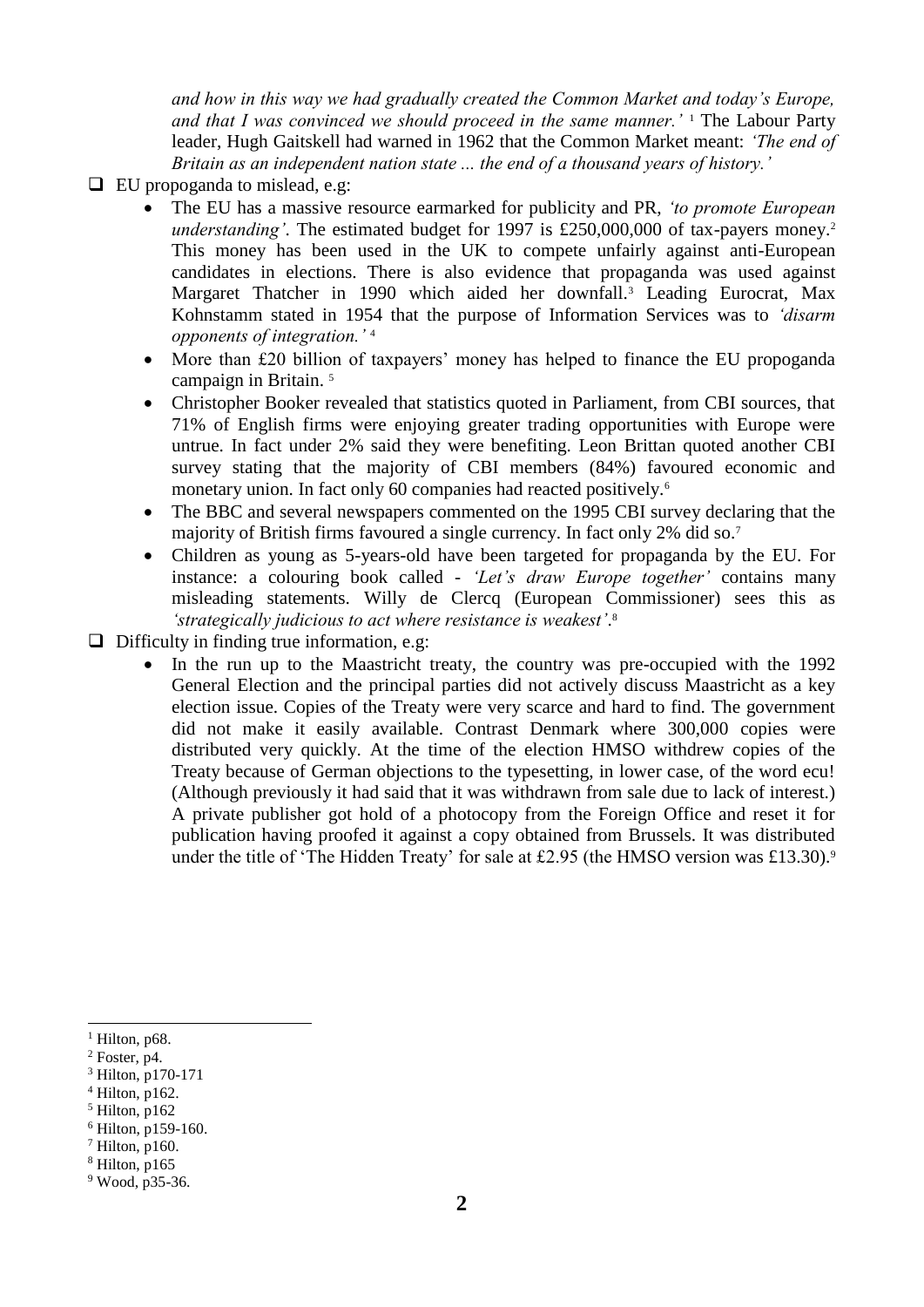#### **British Sovereignty**

- $\Box$  The purpose of the EU is to build a federal state; Maastricht clearly delineates this as a 'making' into one' an amalgamation of the contracting states. It has resulted in the following consequences *already:*
	- The Queen has been reduced, by the Maastricht treaty, to the position of a subject of Brussels.<sup>10</sup>
	- Britain must submit its economic plans to Brussels.<sup>11</sup>
	- Foreign, defence and social policy is soon to be decided by the EU not Britain. [Where Britain has an opt-out clause, e.g. the Social Chapter, other compulsory directives (e.g. Health & Safety) ensure compliance by the back door.]
	- EU law supersedes that of British law:

*'Every national court must apply Community law in its entirety and must accordingly set aside any provision of national law which may conflict with it.'* <sup>12</sup> E.g: In May 1996, the European Court of Justice judged that Britain acted illegally in banning the export of sheep to Spain for slaughter, despite the horrendous cruelty and illicit methods involved. Britain was forced to comply with a clearly unrighteous judgment! Lord Denning (former Master of the Rolls) said: *'European law ... is now like a tidal wave bringing down our sea-walls and flowing over the fields and houses to the dismay of us all.'* <sup>13</sup>

- Parliament has lost its sovereignty.
	- ➢ Britain has lost its sovereign right of territorial fishing areas. E.g: Parliament passed the Fisheries Act, approved by the Queen and the Lords, to prevent Spanish fishermen sailing under a British flag and stealing a quota of fish allotted to Britain, (remember we had already given away most of our own fish to receive back a 30% quota). The EU Court of Justice instructed us that our Act was illegal, the Spanish were allowed to continue and the EU Court forced Britain to compensate the poor Spanish. Is any more proof needed to see the abject folly of being part of the EU!
	- $\triangleright$  Foreign nationals can vote in British elections.
	- ➢ Visa controls for non-EU countries will soon pass to Brussels.
	- ➢ Maastricht gives Brussels supremacy in over 70 policy areas, including: taxation, monetary policy, education, immigration, judicial policy, health and safety, industrial policy, energy etc. There is no veto in any of these areas!
- □ Germany's foreign policy spokesman has said that Germany not only wants a federal Europe, but that member states sovereignty has already been lost, the idea of sovereignty is *'an empty*  shell', he said.<sup>14</sup>
- $\Box$  The vast majority of UK citizens have no idea that all this ground has been lost. Remember that the Treaty of Maastricht is *an irreversible and internationally enforceable treaty*. <sup>15</sup> Signing it was illegal and treasonable in British law Parliament is not able to bind any future Parliaments.<sup>16</sup>

 $10$  Enquiries by a vicar to his administrators and Buckingham Palace as to whether his oath of allegiance to the Queen put him lawfully under allegiance to Brussels, were passed to Brussels for confirmation. Foster, p3. See also McWhirter, *Freedom Today*, June 1996.

<sup>&</sup>lt;sup>11</sup> See Phases 1 and 2 of *Economic and Monetary Union* which the Chancellor (Kenneth Clarke) has signed especially Articles 102a; 103(1), (3), (4); 109e (4), m; 5 etc. Further strictures are planned and there is no opt out from provisions under 103 (5), in fact, Qualified Majority Voting applies so Britain could not block the legislation.

<sup>&</sup>lt;sup>12</sup>Case 106/77 Amministrazione delle Finanze dello Stato v. Simmenthal, 1978, ECR 629 at 643,644.

 $13$  Foster, p2

<sup>&</sup>lt;sup>14</sup> Referendum Party Newspaper, p3.

<sup>15</sup> *'Neither the original Treaty of Rome nor the Treaty of Maastricht even envisages a withdrawal from the EU by any member nation. It is designed to be an irreversible union.'* Sir James Goldsmith, The Betrayal of our nation, p3. Tony Benn said in 1992 regarding Maastricht: *'even if a British government were elected on the issue of repealing a piece of this legislation ...the mechanism to do so would not exist'.* Commons Report 2/12/92.

<sup>16</sup> Leolin Price QC wrote to *The Times*: *'are powers which we have entrusted to our constitutional representative to be*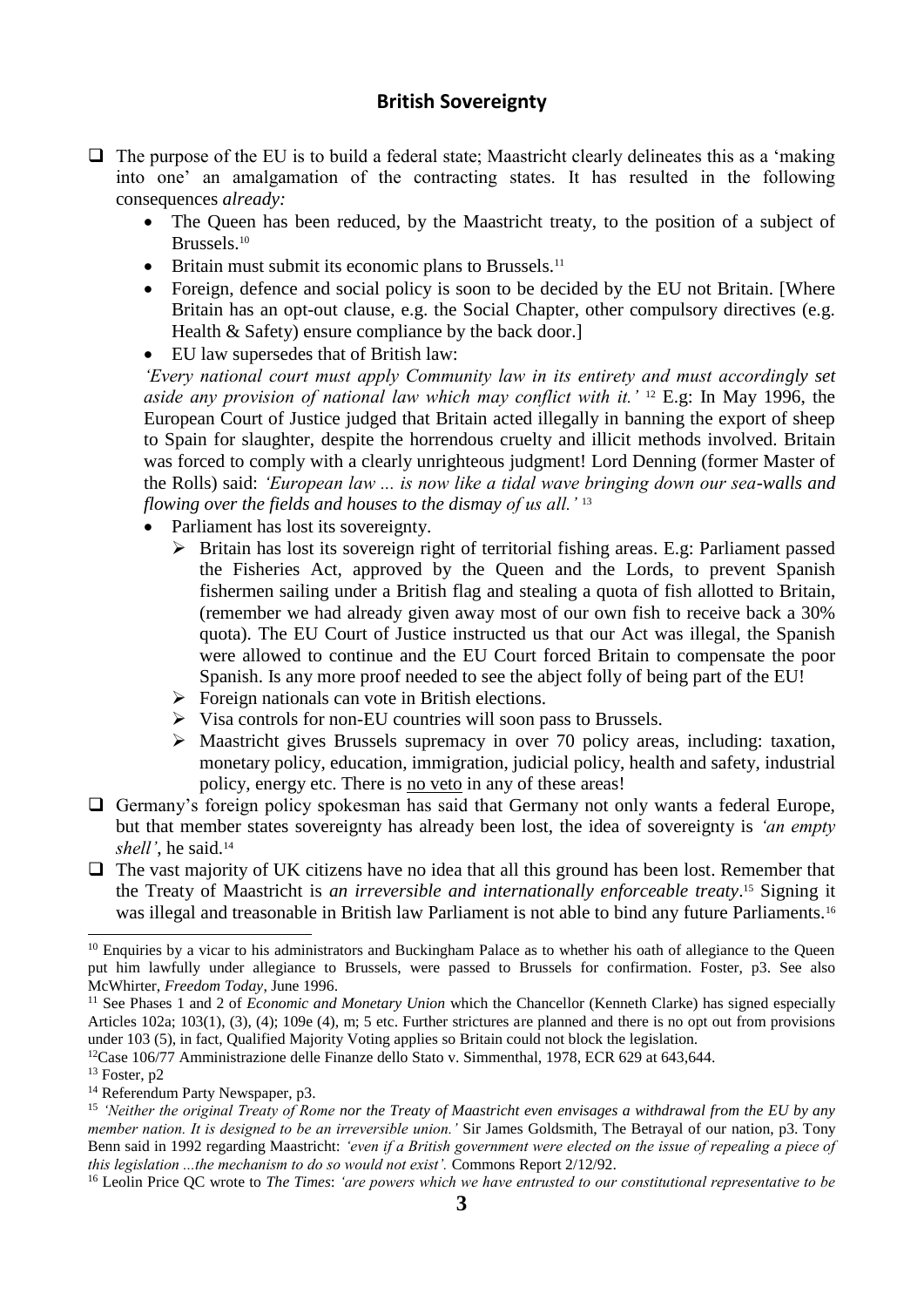The clear principles contained in the Bill of Rights of 1689 have been overturned e.g: *'the execution of laws ... without the consent of Parliament is illegal.'*

- ❑ Margaret Thatcher's book: *The Downing Street Years* contains a chapter titled 'The Babel Express, relations within the European Community'. Here she expresses fears about the growth of the superstate and loss of British sovereignty. She should know.
- ❑ Lord Tonypandy, retired speaker of the House of Commons and a Christian, wrote about his worries to *The Times* on 24/4/95: *'The current slide towards a single European currency threatens both our economic and political independence, and thus our sovereignty. Subterfuge and half truths have been used to persuade the nation that neither our sovereignty nor our relationship with the Commonwealth is endangered.'*
- ❑ Graham Wood makes a salient point when he states that: *'Britain who has done so much through her post-war foreign policy to emancipate her former empire, encouraging both democracy and self-determination* [is now thinking] *of denying those very same principles by allowing her own people to become the obligatory citizens of a foreign state.'* <sup>17</sup>
- ❑ We are now citizens of Europe by compulsion whether we like it or not. Maastricht allows no opt out clause. Furthermore we are all *'subject to the duties imposed thereby'* (Article 8.2). These duties have yet to be defined and may well include military service. And what of the United Nations Charter which states that a person cannot be a citizen of two states at the same time? Remember that Maastricht is a legally binding international document.

#### **Democratic Influences**

- ❑ With the exception of Sweden, no country in the EU, apart from Britain, has had unbroken democracy for more than 52 years.
- □ Greece, Portugal and Spain have not even had democracy that long.
- □ The construction of the EU was designed by Germany, with assistance of French civil servants. It is based upon Germany's constitutional legacy, which is itself founded upon Prussian politics moulded by Hegel. This philosopher believed in the state and despised the people whom he called 'rabble'. Elected Parliaments were only useful to subordinate the people. He said, *'The people ... do not know what they want. To know what one wants is the fruit of profound insight and this is the very thing that the people lack.' 'We should venerate the state as an earthly divinity.'* <sup>18</sup>
- ❑ The European concept of law is based upon the *'Code Napoleon',* i.e. you are guilty until proved innocent!
- □ Britain's democracy was founded upon Calvinistic Christian principles and is based in the people. Parliament is only **lent power** for a short period. Most of Europe has systems based upon either godless philosophies or Roman Catholic authoritarianism.
- ❑ Many have pointed out that Britain has always resisted Continental schemes to create a hegemony in Europe. Violent attempts by Charlemagne, Napoleon, The Kaiser and Hitler were overthrown. This peaceful plan has succeeded without most people even realising it.
- ❑ All these countries now make our laws! Graham Wood tersely remarks: *'It must take a people politically blind and stupid indeed to accept such draconian loss of their democratic rights without resistance.'* <sup>19</sup>

*transferred to the government of a different polity ... without even being able to tell us exactly what powers are to be transferred?' The Times* 14/10/92. See also letter of Norris McWhirter to the Speaker of the House of Commons published in the February 1993 issue of Freedom Today, also as an appendix in Wood (p41) and Hilton (p183). <sup>17</sup> Wood, p18.

 $18$  Foster, p3.

<sup>19</sup> Wood, p21.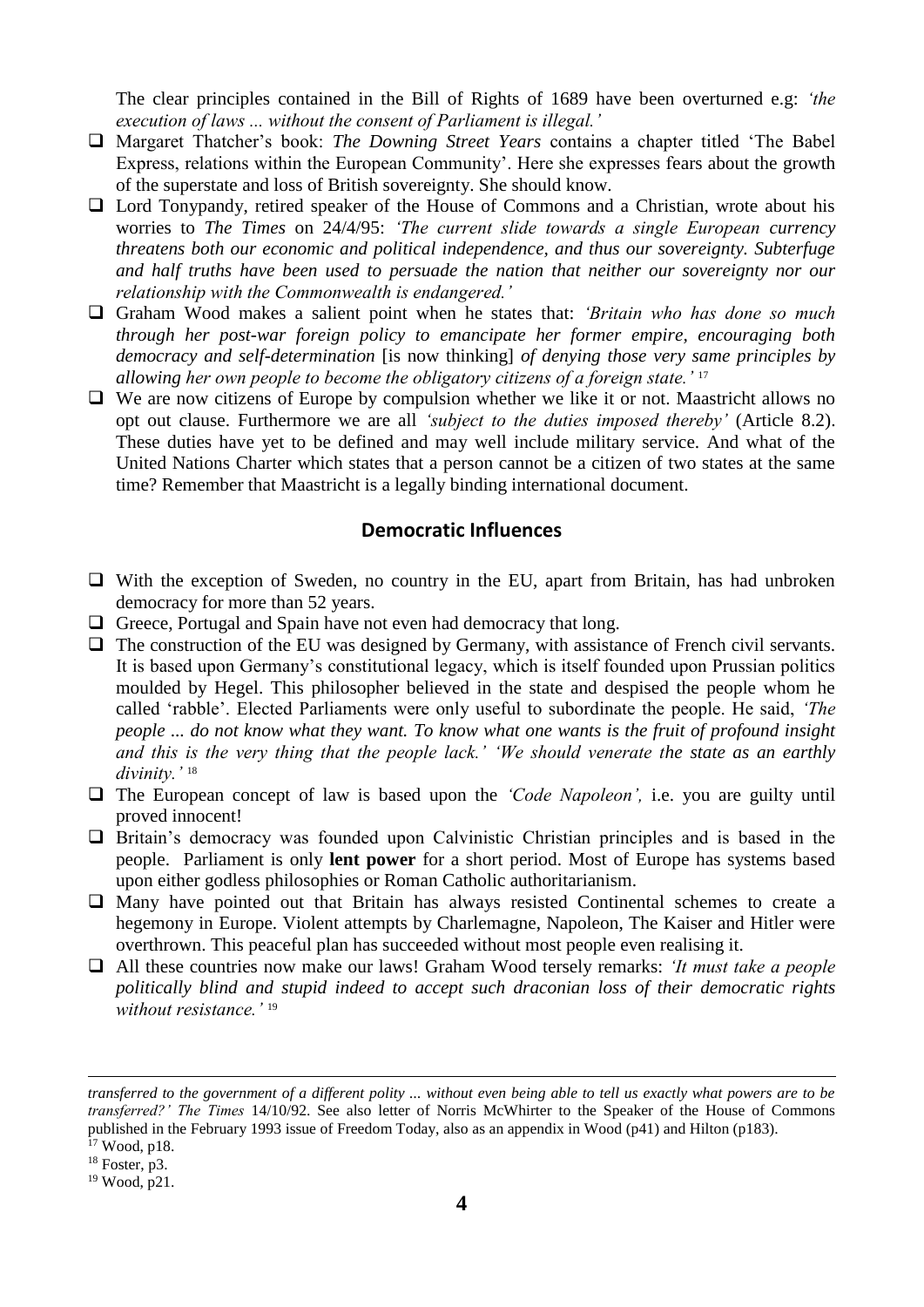#### **Unelected Bureaucratic Control**

- $\Box$  The control centre of the EU is based in 50 people:
	- 15 heads of state and government.

1

- 15 ministers in the *Council of Ministers.*
- 20 European commissioners (two are British: Leon Brittan and Neil Kinnock).
- None of these people have been elected by the people to carry out European government functions and they are not accountable to anyone!
- □ The democratically elected European Parliament and the various national Parliaments cannot overturn decisions made by these 50 people.
- □ The European Parliament has nothing in common with Westminster but the name. It does not represent an electorate, cannot raise taxes and is not the powerhouse of Europe. It merely comments upon policies already made by the Council of Ministers. It is really an assembly (its previous name until the Single E. Act) meeting only five days a month. The Council of Ministers is the law making body of the EU. It meets in secret so is rather like a Cabinet meeting. Many decisions are made here by majority vote, not consensus.<sup>20</sup> The executive body is the Commission, which instigates legislative proposals then put to the council which supervises the implementation of decisions. These representatives are not democratically elected and this meeting is also secret. It is not responsible to any other body and agrees directives which become EU law. The Court of Justice is based in Luxembourg and is the final arbiter on the interpretation of EU treaties. It can (and does) overrule national state laws.
- ❑ Note Title 1 Article F3 of Maastricht: *'The Union shall provide itself with the means necessary to attain its objective and carry through its policies.'* Dr Alan Sked, Chairman of the Anti-Federalist League has compared this to Hitler's Enabling Act. It also nullifies the 'subsidiarity' principle inserted in Title 2 of the Treaty.<sup>21</sup>

<sup>&</sup>lt;sup>20</sup> Its power can be seen in the case of the dropping of the title *'Economic'* in EEC. This was decided at one session of the Council of Ministers Luxembourg Summit in 1976, and was so surreptitious that even the EU Commission and Parliament knew nothing about it. For 11 years the use of 'EC' was illegal until ratified by the Single European Act (1986/7). The public had been conditioned to accept what was only a proposal. <sup>21</sup> Wood, p22.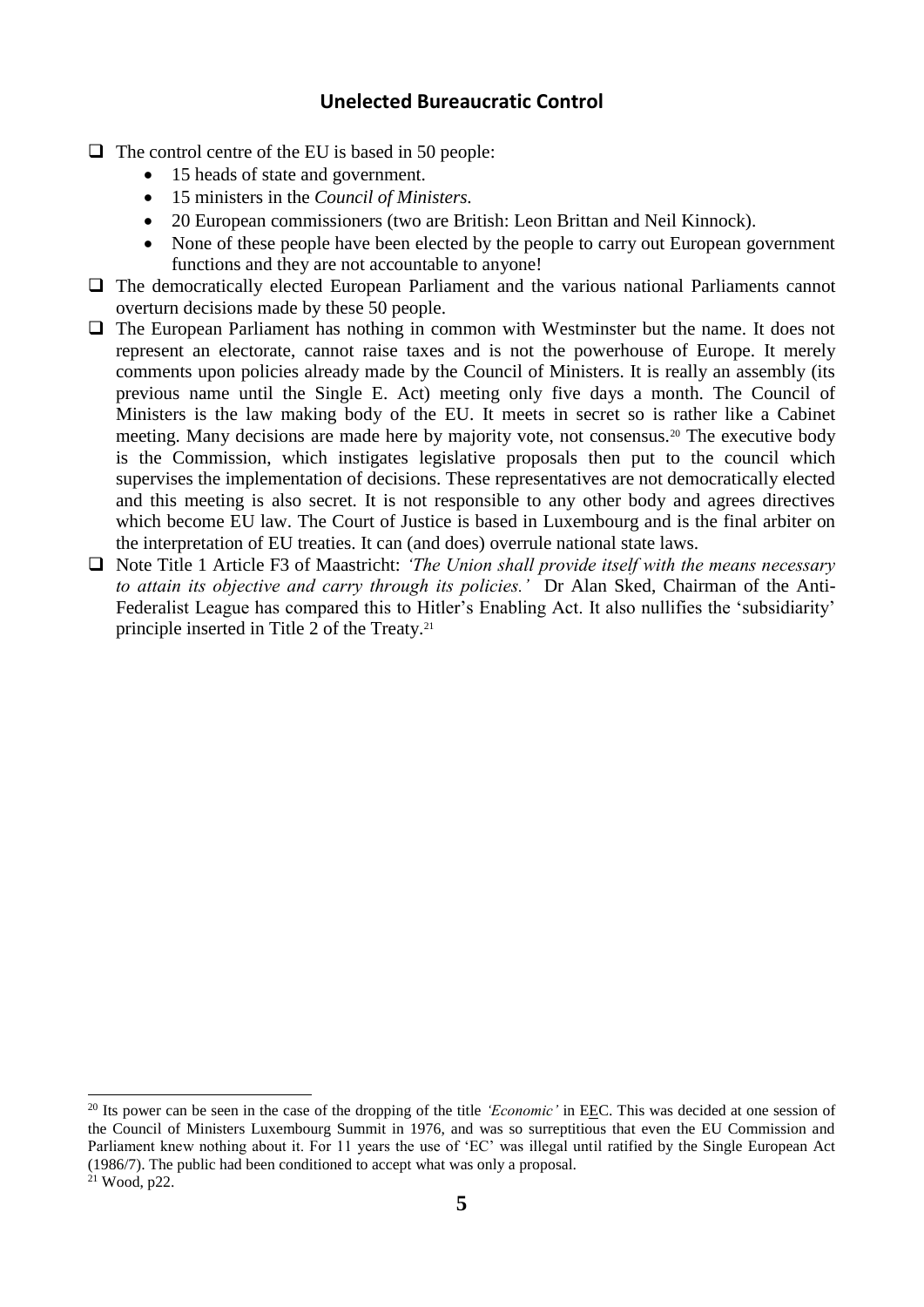#### **Economy and Trade**

- $\Box$  Since joining the EU in 1973, the UK has amassed a trade deficit with Europe of £70 billion.
- $\Box$  Less than half of UK exports go to the EU, only 25% of UK investments overseas are with the EU and less than 5% of investment in the UK is from the EU.
- $\Box$  Britain has a trade surplus with the rest of the world (over £80 billion). 75% of overseas investments are outside the EU. The UK gets twice as much inward investment from Commonwealth countries than from the EU.
- ❑ Membership of the EU is not required to trade with it. For example: Switzerland rejected membership of the EU in 1993 yet exports (per capita) 3½ times as Britain to the EU; Norway exports 3 times as much as Britain to the EU.
- ❑ Every member of EFTA is richer than every member of the EU except Luxembourg; e.g. Norway rejected EU membership but kept her trading advantages, her fishing grounds and has no EU regulations or costs. Norway's stock exchange rose and inflation fell to an all time low. When Switzerland stayed out, she saw a rise in the Swiss Franc and stock market, a fall in interest rates, inflation and unemployment. The wealthiest nations in Europe (UN statistics) are Switzerland, Liechtenstein, Norway and Iceland - all are outside the EU.

#### **Cost**

- ❑ 5.4p on the basic rate of the UK income tax (1996/7).
- $\Box$  The cost of the EU so far (1973-1996) is £235 billion. We pay 0.25% of our GDP (£9 billion p.a.).
- ❑ Future added costs include: increased VAT spectrum and the EU pension debt of £10 billion.
	- Monetary Union requires all national governments to hand over to the European Federal Bank all gold reserves and all assets, including pension funds for the benefit of Europe, However, France, Spain and Italy have made no capital provision for their current pensioners and pay them from national insurance contributions of workers. In a few years, the outgoings in pensions will exceed the income and the countries will be faced with bankruptcy like Albania. The pension bill for Europe will exceed £30,000 per person within a generation.
- □ Payments exceed grants by £4 billion p.a. (In 1995, payments = £8.9 b., receipts = £4.8 b., net contribution = £4.1 b. In comparison, the cost of NHS hospitals and equipment = £3 b.)
- $\Box$  The EU protection policy inflates the cost of basic food products by 150% above world market prices.
- ❑ The Common Agriculture Policy (CAP) increases the average British family's food bill by, at least, £18 per week (£1000 p.a.), i.e. this is a concealed tax. The CAP spends £250 million per week on the storage, dumping and destruction of food while many nations are starving. Each year the CAP generates £6 Billion worth of fraud involving the Mafia and the IRA according to the EU's own Court of Auditors.<sup>22</sup>
- ❑ How in the world can we defend a Common Fisheries Policy which decimates our fishing fleet and allows foreign vessels, with larger quotas, fish in our waters which then sells our fish back to us!
- ❑ House of Commons research figures (reported by *The Times* 20/10/95), showed that without the cost of supporting the CAP, a pint of milk costing 36p would cost only 17p, a kilo of sugar costing 71p would be 33p and a large loaf costing 53p would cost 38p. Beef prices are doubled, lamb is increased by a third, chicken and pork by a quarter as a result of the CAP.
- ❑ It is estimated that 1 million British jobs have been lost since 1973 as a result of the CAP.

<sup>22</sup> Dr Martin Holmes quoted in Wood, p29.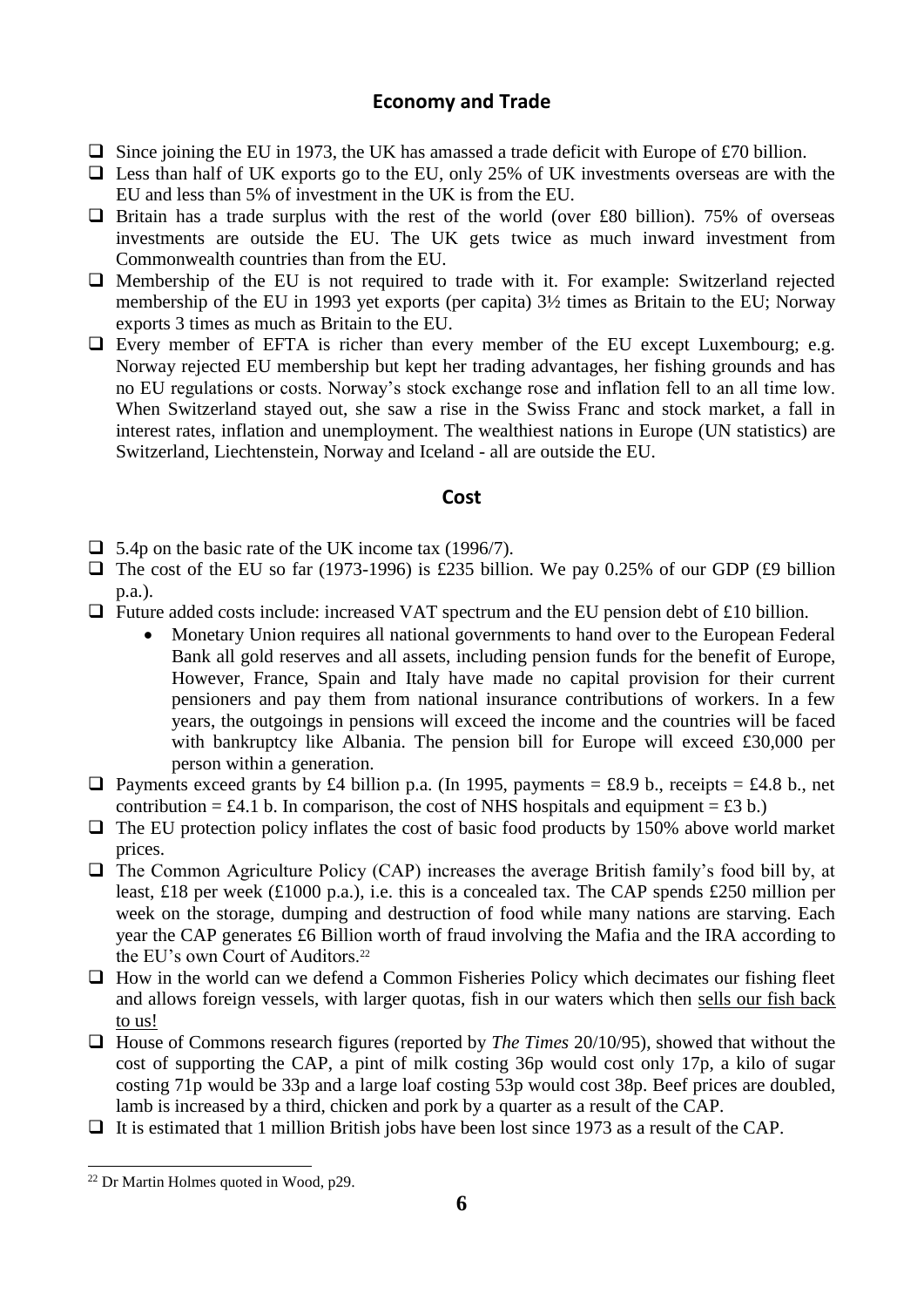- $\Box$  Fraud and lax management costs as much as £2 billion in 1994 (figures from the EU Court of Auditors).
- ❑ VAT cannot be zero rated once introduced on a product by EU law. Current exemptions include food, children's clothes, books, newspapers, public transport and house purchases in the UK. The EU wants these brought in line by the year 2005. National governments may well phase these taxes in to create the illusion of sovereign choice.
- ❑ We should not forget the consequences in cost and jobs of the myriad of EU regulations being formulated daily. Many businesses have simply given up trying to keep up with them and have gone out of business. Other firms find that they need to continually spend money revamping their operation in order to comply with the next one.
- $\Box$  A respected firm of accountants estimates that joining the single currency will cost Britain £36bn.

# **German / French control**

- ❑ The heart of the EU is a German /French solidarity. They are bound by the terms of their bilateral treaty of 1963 to reach an 'analogous position' ahead of meetings of the Council of Ministers.
- ❑ Raymond Barre, former French Premier and European Commissioner has said, *'I never understood why public opinion about European ideas should be taken into account.'* <sup>23</sup>
- □ Germany has revealed its self-interest in policy when it maintained high interest rates after German reunification to the detriment and complaints of other states, forcing the UK out of the ERM.
- ❑ Chancellor Kohl has said *'The future will belong to the Germans ... when we build the house of Europe ... In the next two years we will make the process of European integration irreversible.'*  <sup>24</sup> He has also stated: *'We will make the process of European integration irreversible ... might is right in politics and war.'* <sup>25</sup>
- ❑ The German Christian Democratic Party has stated: *'No country should be allowed to block by veto the efforts of the other countries to deepen integration.'* <sup>26</sup>

#### **EU Philosophy**

- ❑ The EU is proud to have an underlying foundation of secular humanism. Any Catholic influence appears to be restricted to a formal religious institution which imparts no Biblical moral influence.
- ❑ Historically, European Governments have been mainly influenced by paganism or Catholicism. For a couple of centuries, Germany, France and a few other states have been very influenced by the Enlightenment and secular philosophies of varying sorts. Great Britain and The Netherlands, on the other hand, have been mainly influenced by the fruits of the Reformation. The development of their democracies have been different from other European countries. Britain's sovereign is still sworn to defend the country under the God of the Bible.
- $\Box$  An example of the application of secular philosophy is that the EU Parliament has recently asked the Commission to draft legislation to legalise homosexual marriages. Any ministers refusing to marry a homosexual or lesbian couple would be prosecuted.<sup>27</sup>

 $23$  The News, p8

<sup>24</sup> Hilton, p39.

<sup>25</sup> Helmut Kohl, The News, p8

<sup>&</sup>lt;sup>26</sup> The Bournemouth Speeches, Bill Cash MP, Sir James Goldsmith MEP, Rt. Hon. Lord Tebbitt, 1994, The European Foundation.

<sup>27</sup> PWM Trust Prayer Letter, Easter 1997.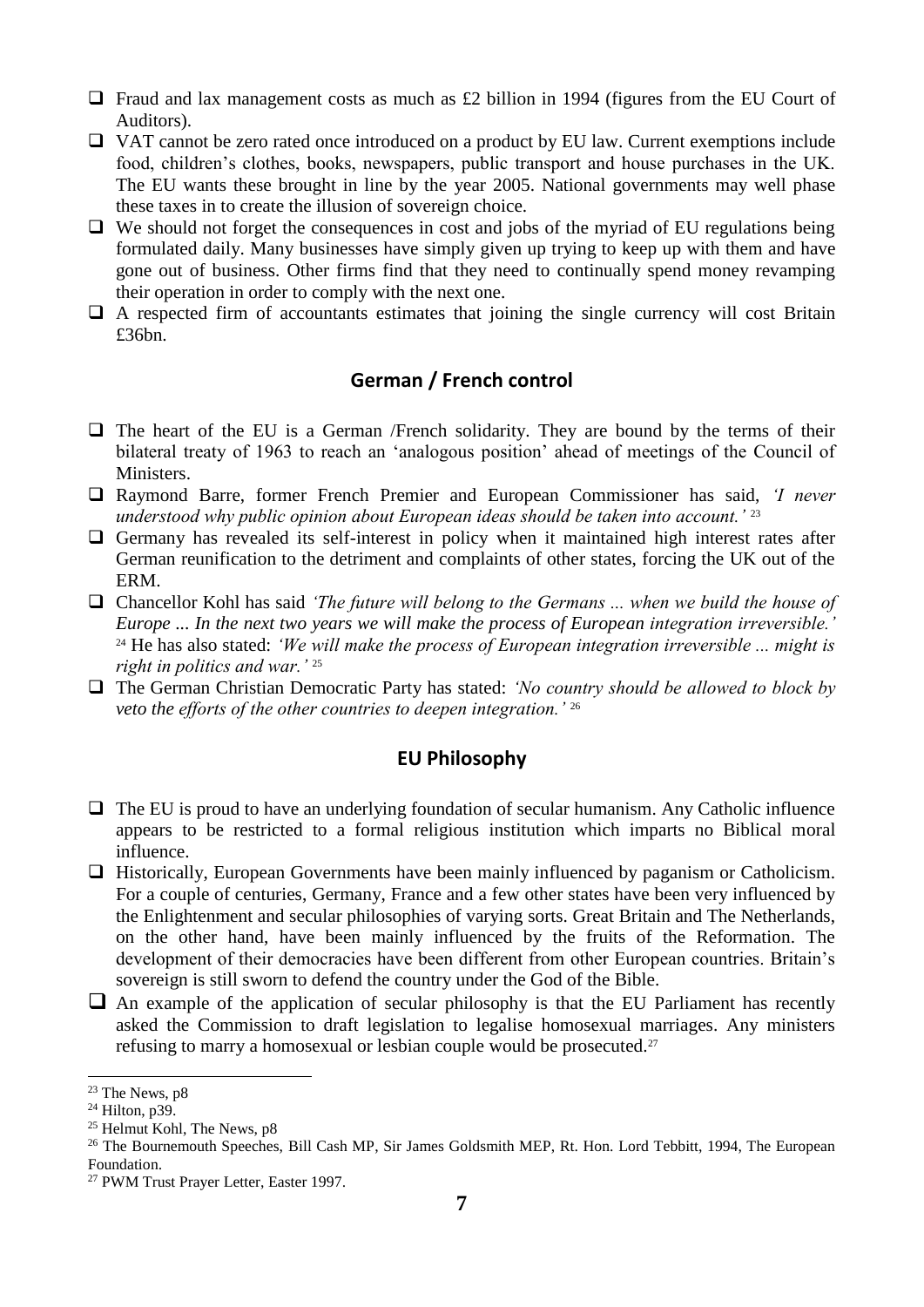#### **Roman Catholic Influence**

 $\Box$  Roman Catholic imagery is utilised in EU symbols:

- The EU flag was inspired by the halo of 12 stars around pictures of the Madonna. Dr Crampton, director of the Flag Institute, said that: *'No one can deny that under these symbols Catholics recognise the presence of the infinitely merciful Queen of Peace in Christ.'* <sup>28</sup> When the union was increased to 15 member nations, the EU confirmed that the flag would remain with only 12 stars as it was based on the picture of 'Our Lady' in Strasbourg cathedral. Interestingly, the EU has only criticised the flag design of one member nation - England, calling it 'a disgrace' that Wales is not represented.
- ❑ On the continent Roman Catholics are in the majority (199m. to Protestants 61m.). Protestantism cannot by maintained even if there was a truly democratic process.
- □ The prominent MEP Dr. Otto von Hapbsburg (the eldest son of the last Austro-Hungarian Emperor) is a staunch Catholic advocating a major role for the Roman Catholic church in Europe as 'Europe's ultimate bulwark'.
- ❑ Since W.W.II, each pope has strongly supported the idea of a supra-national EU. In fact, Europe was consecrated to Mary by the Vatican in 1309. This was done at a shrine in Gibraltar called: 'Our lady of Europa' which is now being renovated with a £200,000 EU grant.
- ❑ Maastricht is the home of a shrine to Mary. During the treaty negotiations, Jacques Delors, a devout Catholic, went every morning to pray at the shrine.
- □ The current Pope is a strong supporter of the EU and its policies. In 1988 he addressed the European Parliament in Strasbourg. The Sunday Telegraph summed up the Pope's plans: *'He is calmly preparing to assume the mantle which he solemnly believes to be his divine right - that of new Holy Roman Emperor.'* <sup>29</sup>
- ❑ Pope John Paul II definitely sees himself as the leader of a new world order for which the EU is a foundation. One of his titles is, in fact, *Ruler of the World.*
- □ The Vatican with its 116 embassies, emissaries, institutions and priests around the world is in a unique position to influence everyone. *'What captures the unwavering attention of the secular leaders of the world in this remarkable network of the Roman Catholic Church is precisely the fact that it places at the personal disposal of the Pope a supranational, supercontinental, supratrade-bloc structure that is so built and orientated that if tomorrow or next week, by a sudden miracle, a one-world government were established, the Church would not have to undergo any essential change in order to retain its dominant position and to further its global aims.'* <sup>30</sup>
- ❑ The Evangelical Alliance has noted that Evangelical Christians are perceived by the EU as a sect, any religious group which is not part of the Roman church is viewed with suspicion.<sup>31</sup>

#### **Final Word**

*'We do not want another committee. We have too many already. What we want is a man of sufficient stature to hold the allegiance of all people and to lift us out of the economic morass in which we are sinking. Send us such a man and be he god or the devil we will receive him.'*

Paul-Henri Spaak, Former Belgian prime minister, President of the Consultative Assembly of the Council of Europe 1949-51 speaking near the start of the move for European Union.

<sup>28</sup> Mediatrice et Reine, 1973.

<sup>29</sup> Sunday Telegraph, 21/7/91

<sup>&</sup>lt;sup>30</sup> Malachi Martin (an ex-Jesuit priest at the heart of the Vatican), The Keys of this Blood, p142-3.

 $31$  Hilton, p104.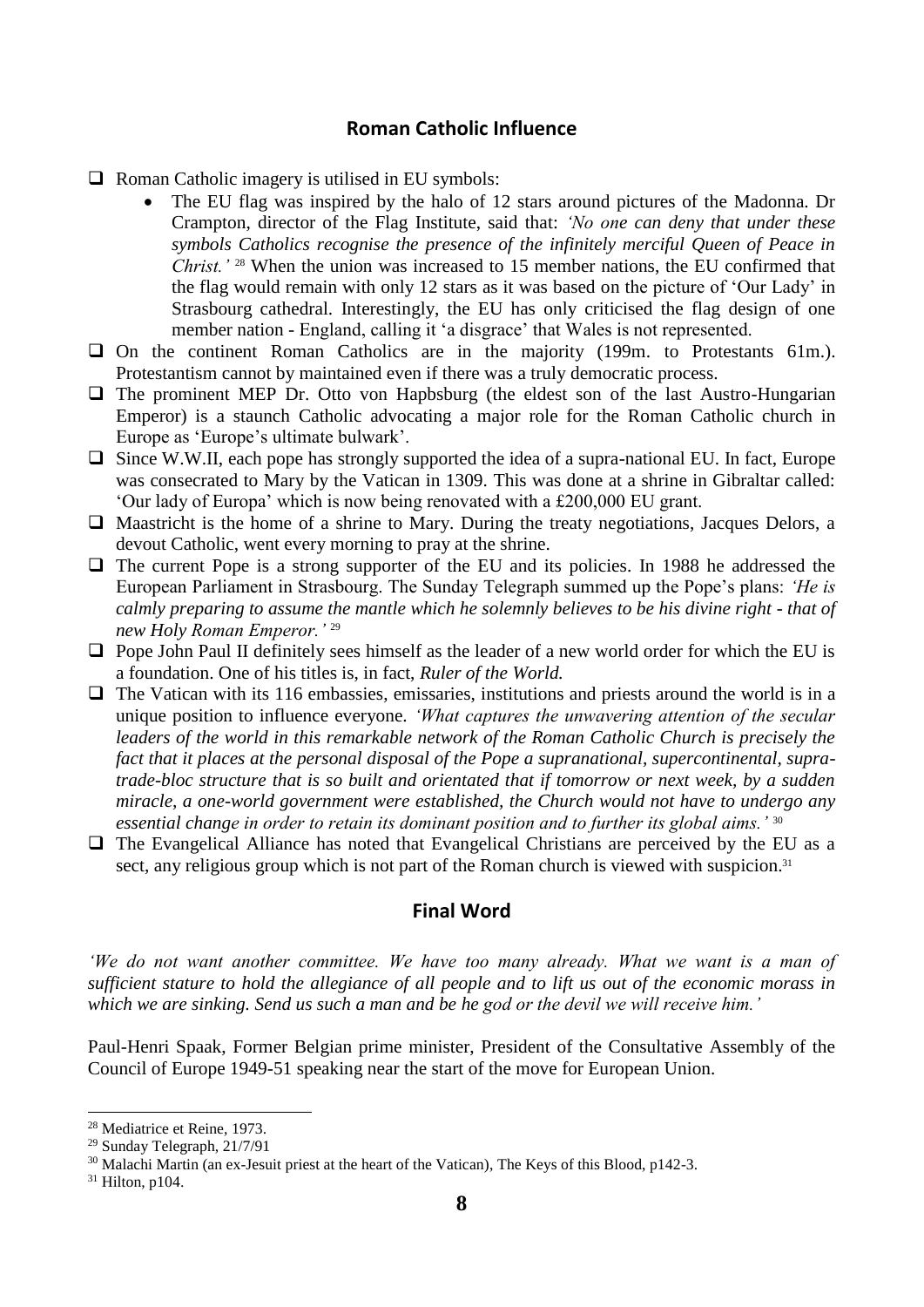# **Appendix 1**

#### **The Maastricht Treaty**

Due to the voluminous and technical legal nature of this document, very few read it (306 pages, 6000 words of tedious small print). Stephen and Gill Bush give a breakdown of the key points affecting Great Britain:

- ❑ Imposition of foreign citizenship on British citizens.
- ❑ Economic & monetary union.
- □ Removal of our right to identify travellers at our borders, control immigration, asylum and the issue of visas.
- $\Box$  The establishment of a common Foreign & Defence policy.
- $\Box$  Extended use of qualified majority voting which gives enormous weighting to smaller countries (Luxembourg, Ireland, Belgium, Denmark, Greece, Portugal, Holland).
- □ Increased centralisation, planning and surveillance of our national life.
- ❑ Establishment of the Economic & Social Cohesion Fund.

Extension of the Commission's remit to pry into every aspect of our national life.<sup>32</sup>

<sup>32</sup> S & G Bush, *Britain's Future-The Meaning of Maastricht*, Prosyma Research Pub.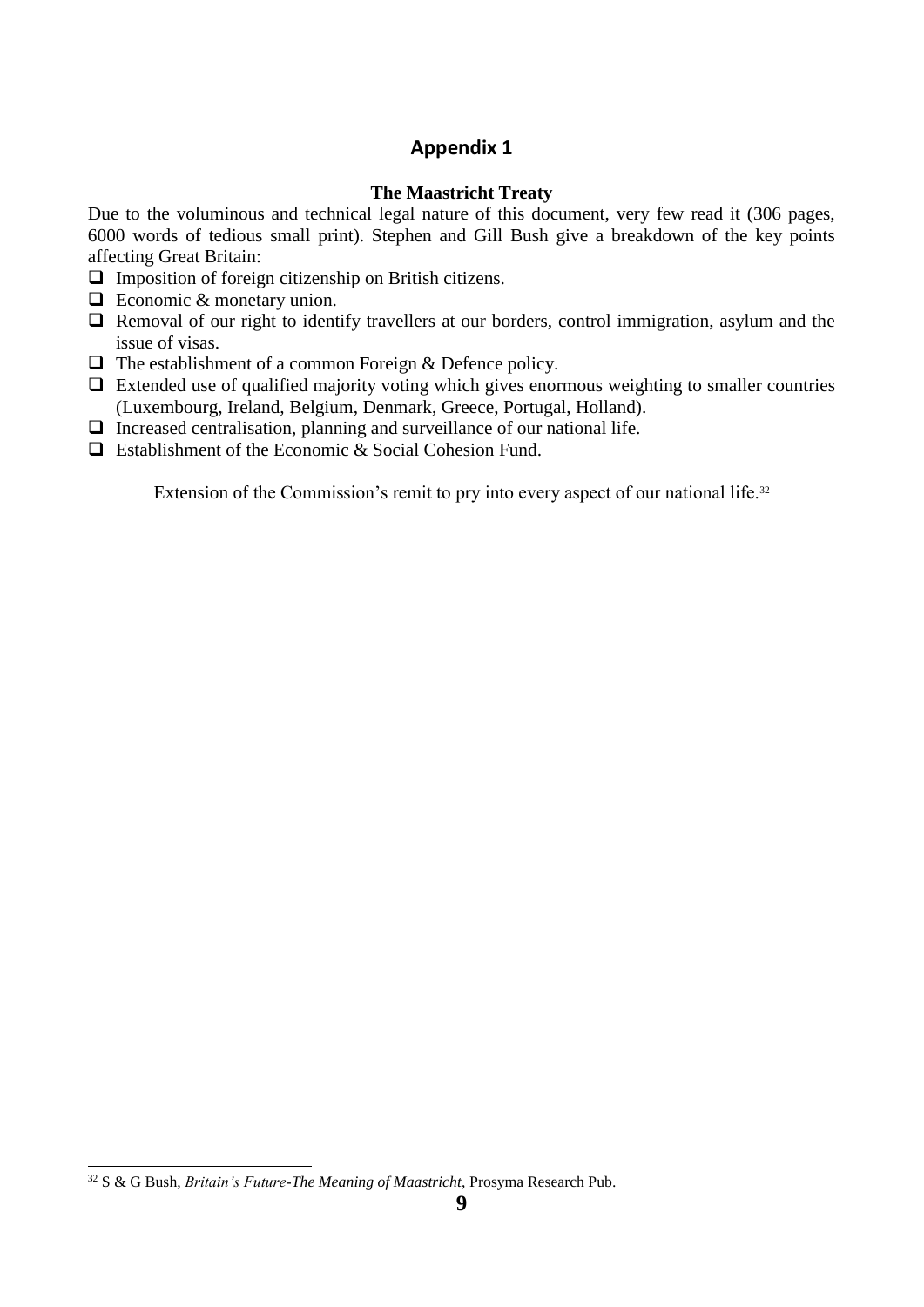# **Appendix 2**

# **The EU Legislative Process**



It can be seen that the Council of Ministers is the body with the real power, and we should bear in mind that the EU is issuing approximately 27 directives everyday, all of which we have to comply with, none of which have been sanctioned individually by Westminster. Maastricht has given the EU responsibility for common European policies in over 70 areas.<sup>33</sup>

<sup>33</sup> Based upon a diagram in Graham Wood, Maastricht, p37.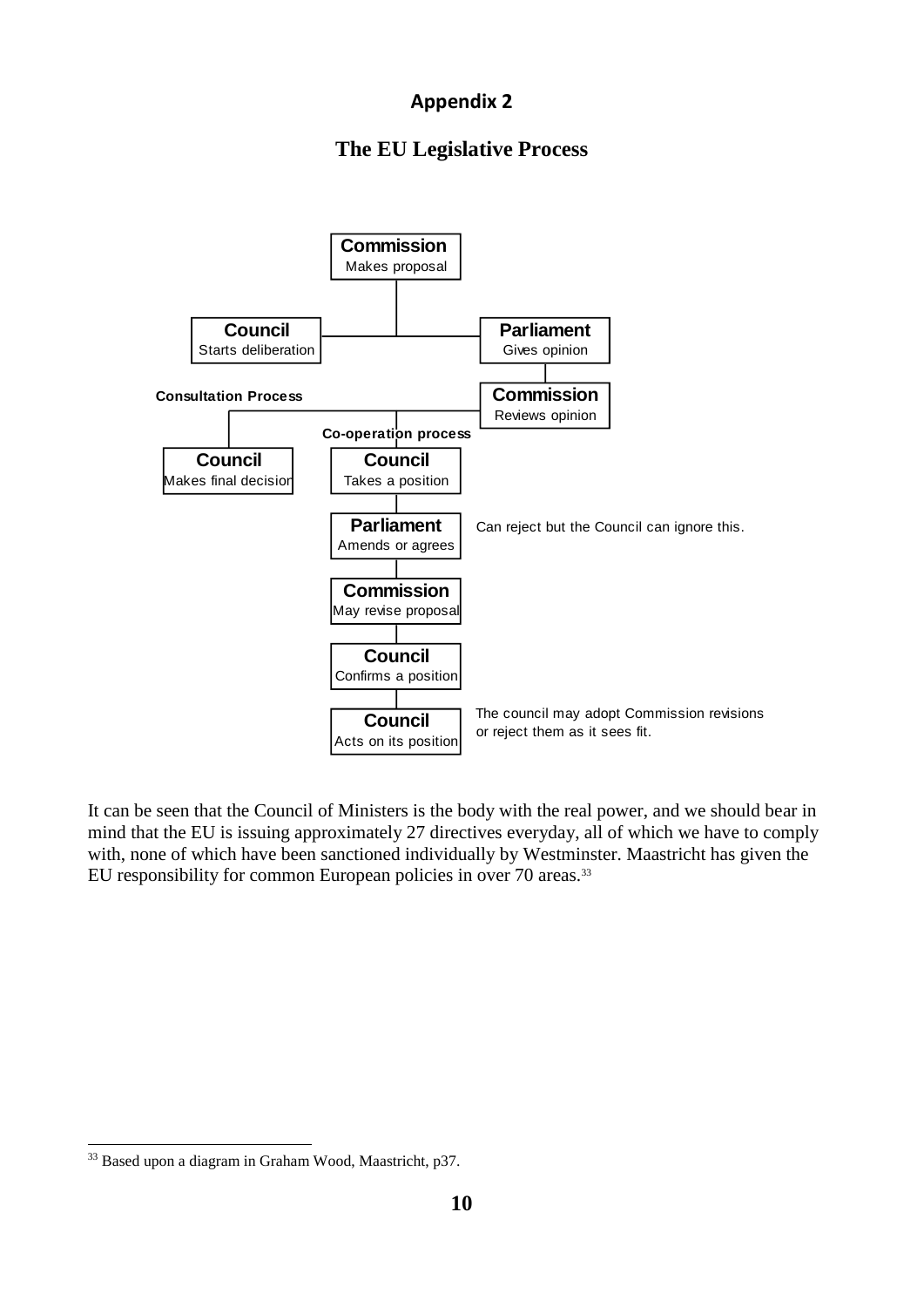# **Bibliography**

This paper is completely drawn from the works referred to. There is some original thought, but not much, as it simply seeks to lay before the reader the current facts of the matter as researched by other specialists in the field. As such, I am grateful for the use of these sources.

| <b>Borlase, Ray</b>         | <i>The European Express</i> , Intercessors for Britain.                |
|-----------------------------|------------------------------------------------------------------------|
| <b>Foster, Phil</b>         | Local paper on the effects of the EU on Britain,                       |
|                             | Cambridge, 1997                                                        |
| <b>Goldsmith, Sir James</b> | The Betrayal of our nation, speech given in Bristol.                   |
| Hilton, Adrian.             | The Principality and Power of Europe, Dorchester House, 1997. [This    |
|                             | book is the main source and is essential reading.                      |
| <b>The News</b>             | The Referendum Party newspaper.                                        |
| <b>Lord Tonypandy</b>       | Letter regarding the defence of Parliament.                            |
| Wood, Graham                | Maastricht, the Christian dilemma, Campaign for an Independent         |
|                             | Britain, 1993. [This book is the secondary key source for this paper.] |

All authors are Christians, with the exception (as far as I know) of Sir James Goldsmith.

# **© Paul Fahy 1997 Understanding Ministries**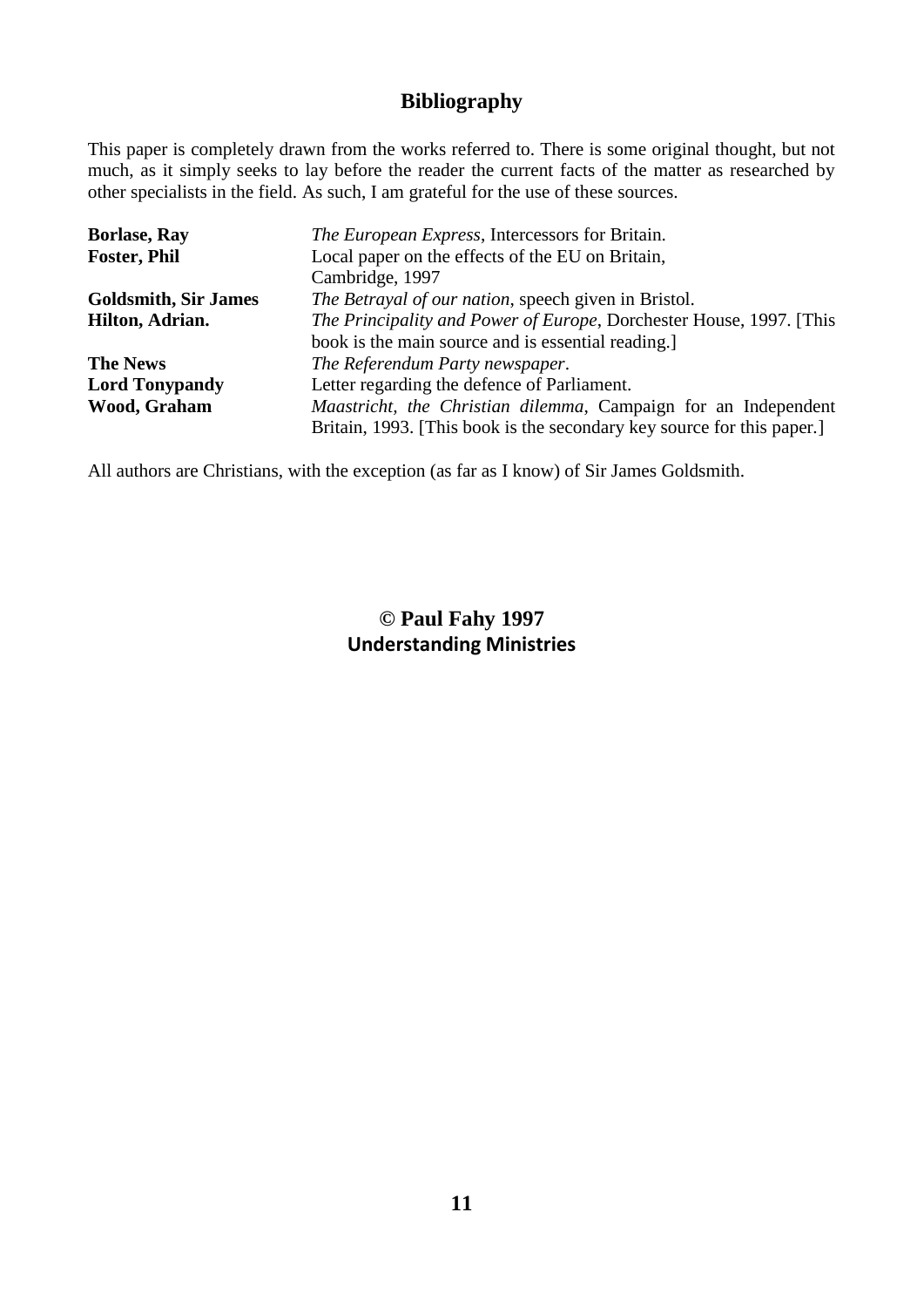# **Some subsequent facts coming to light**

2000 - 2001

# **Political Agenda for growing federalism**

- At a Franco-German summit at Rambouillet in May 2000, Lionel Jospin, Jacques Chirac and Gerhard Schröder discussed a range of new ideas for the EU including: a constitution for the 'European Citizen', an elected 'President of Europe' and reform of the EU's founding treaty to give *'a long-term political perspective on the Union's future'.*
- **Fischer's German plan for federal Europe** *-* Joschka Fischer, Germany's foreign minister, called for a European federation with its own constitution, government and president in June 2000. He said that a 'vanguard' group of member states (the 11 eurozone countries) should accelerate political integration. Even the French interior minister, Jean-Oierre Chevenement, called this a desire to rebuild a Holy Roman Empire but all the commentators agreed that *'the federalist revolution is happening'* (Daniel Johnson in *The Daily Telegraph*).
- **Chirac strengthens Paris-Berlin axis** in a speech to the German Reichstag in July 2000, French President Jacques Chirac outlined his vision for European integration which echoed German thinking by calling for France and Germany to set up a 'pioneer' group of nations (fastlane) to forge ahead with political and economic integration without being held back by nations like Britain.
- **Superpower army** Blair committed Britain to 12,500 troops, 72 combat aircraft and 18 warships as a contribution to the new EU defence force in November 2000. Two former foreign secretaries pronounced it a threat to Nato (Lord Healey and Lord Owen).
- **Cook's ardent support** is well documented. Ironically, on the very day he attacked the British press for predicting an EU which would arrest people for drinking beer in pints, Sunderland greengrocer Steven Thoburn was in court for selling bananas by the pound in contravention of European law.

#### **The Movement Against Growing Federalism**

- **German States reject increased powers for Brussels**  The premiers of the 16 states that constitute the federal republic of Germany have warned Chancellor Schroder that they will refuse to ratify the next European treaty if more of their powers are lost to Brussels, especially in the areas of education, social security and transport. The next European treaty (to replace the Amsterdam Treaty of 1997) is due to be signed later in 2000 and any hold up would embarrass the German government. Henning Scherf, mayor of Bremen said, *'All 16 of us have sworn to do everything in our power to prevent Germany's federal structure from being dissolved by EU centralisation'.*
- Growing opposition to the single currency took Danish leaders by surprise in June 2000. Polls show that 47% are opposed to joining the euro, the first time in two years that the majority are against the idea. This is bad news for a government that has tabled a referendum in September.
- Germany's foreign minister Joschka Fischer has called for the German people to have more control over their country's policy towards the EU and has proposed that all future transfers of power to Brussels should be determined by referendum.
- The German Commissioner, Gunter Verheugen, in charge of overseeing the expansion of the EU stated, in a September 2000 newspaper interview, that the German people should be allowed to vote in a referendum before any further expansion occurred. He also claimed that the euro had been introduced behind the backs of the German population and that Germany should have a referendum on the single currency.
- Andrew Alexander (*The Daily Mail*) laid out a solid case for leaving the EU altogether in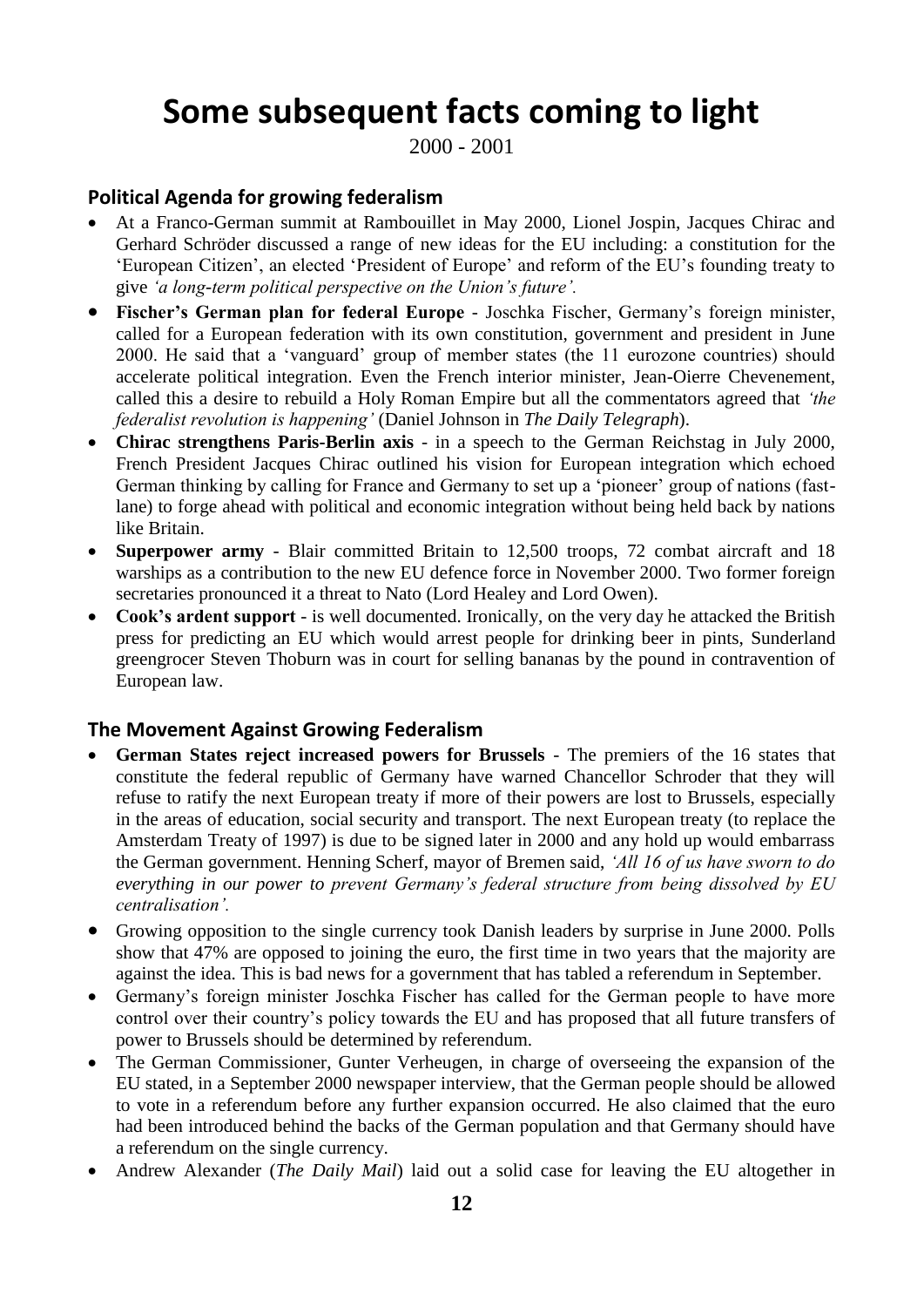December 2000. He explained the inevitability of a federal superstate and the hatred of British people for such a monster. The rhetoric that we can't exist economically without the EU is a fraud he said. Britain is the fourth largest economy and the single biggest export market for the EU; they need us as much as we need them. If we left the EU we could easily insist on a freetrade agreement with zero tariffs, just as Norway and Switzerland have. Freed from the tide of Brussels red tape, we would be in a stronger position to sell to the EU and attract foreign investment. We also would not have to pay £5.5 billion a year to Brussels, reclaim our fishing grounds and abandon the VAT system. The benefits are so striking, he avers, that the only wonder is why we haven't done it already.

#### **Strong pound vs weak euro**

- **Reasons for retaining the pound** (letter to *The Times*) Less than 30% of our GDP is exported. Of that, only 41% goes to euroland after removal of the 'Rotterdam Effect' (goods shipped to Rotterdam and forwarded). Less than 3% of all businesses in the UK have any dealings with euroland. Most of our trade is denominated in dollars and most of our principal trading partners are in the Anglo-Saxon world, not Europe. The US and UK economies and currencies have broadly marched in step for years. They are based on a common commercial culture. We import far more from euroland than we export and all these imports are now much cheaper as a result of the euro's weakness. The pound, like the dollar, is a petro-currency. The recent fall of the pound against the dollar has put up petrol prices, but much less than if we had converted to euros. Fuel prices in euroland have escalated catastrophically as the euro slumped against the US currency. The higher cost of fuel and other imports are now seriously damaging euroland businesses and they can do absolutely nothing about it. (sic) *Ashley Mote, Liss, Hants.*
- **Trade figures**, briefing from *The Week*  Less than half of British exports (less than 15% of Britain's GDP) go to euroland. The larger portion of our trade is denominated in American dollars, and against the dollar the pound has been stable for four years (as of 27 May 2000). At the moment it is at its lowest level against the dollar for six years, benefiting all those who export to the States. The real problem is not the strength of the pound but the weakness of the euro which has fallen 14% against the pound since its creation in Jan 1999.
- Assuming that the mid-range Treasury forecasts of 3% in 2000 and 2.5% growth in 2001 are broadly met, then the year 2001 will be the ninth consecutive year in which economic growth has climbed by 2% or more. Since 1855 there has been no other period of nine consecutive years in which economic growth has risen by 2% or more. We do not need the euro for stability.
- The clamour to solve short-term exchange rate problems by joining the euro is wrong. When last attempted, Labour urged Major to join the ERM which led to the recession. Devaluation followed by joining the euro will also not work. Once in the euro there can be no devaluation and the only way to gain advantage would be to reduce labour costs. That means higher unemployment or lower wages or both. Wim Duisenberg (ECB president) accepts this and said that higher British unemployment is *'a price worth paying'* for price stability in Europe.
- Anne Segall of the *Daily Telegraph* stated in July 2000 that it was right not to have joined the euro in January 1999 or we would have experienced an Irish-style boom. The truth is that the 'one size fits all' interest rate policy has become a 'one size fits no one'. The ECB's current 4.25% rate is too high for Germany and Italy but too low for Spain, Ireland, Finland and other hot-spots. Unemployment, growth and inflation vary markedly from one EU country to the next. The idea of Britain converging is also foolish, 'Converging with whom?' is the question to be asked. British inflation is only 0.5% in EU terms while Ireland's has risen from 1.99% to 5.2% in a year.
- While Labour scaremongered about the collapse of British industry and inward investment if Britain kept out of the euro, the figures told a different story. By July 2000 the number of foreign investment projects rose by 16% to 757 of which manufacturing accounted for 40%.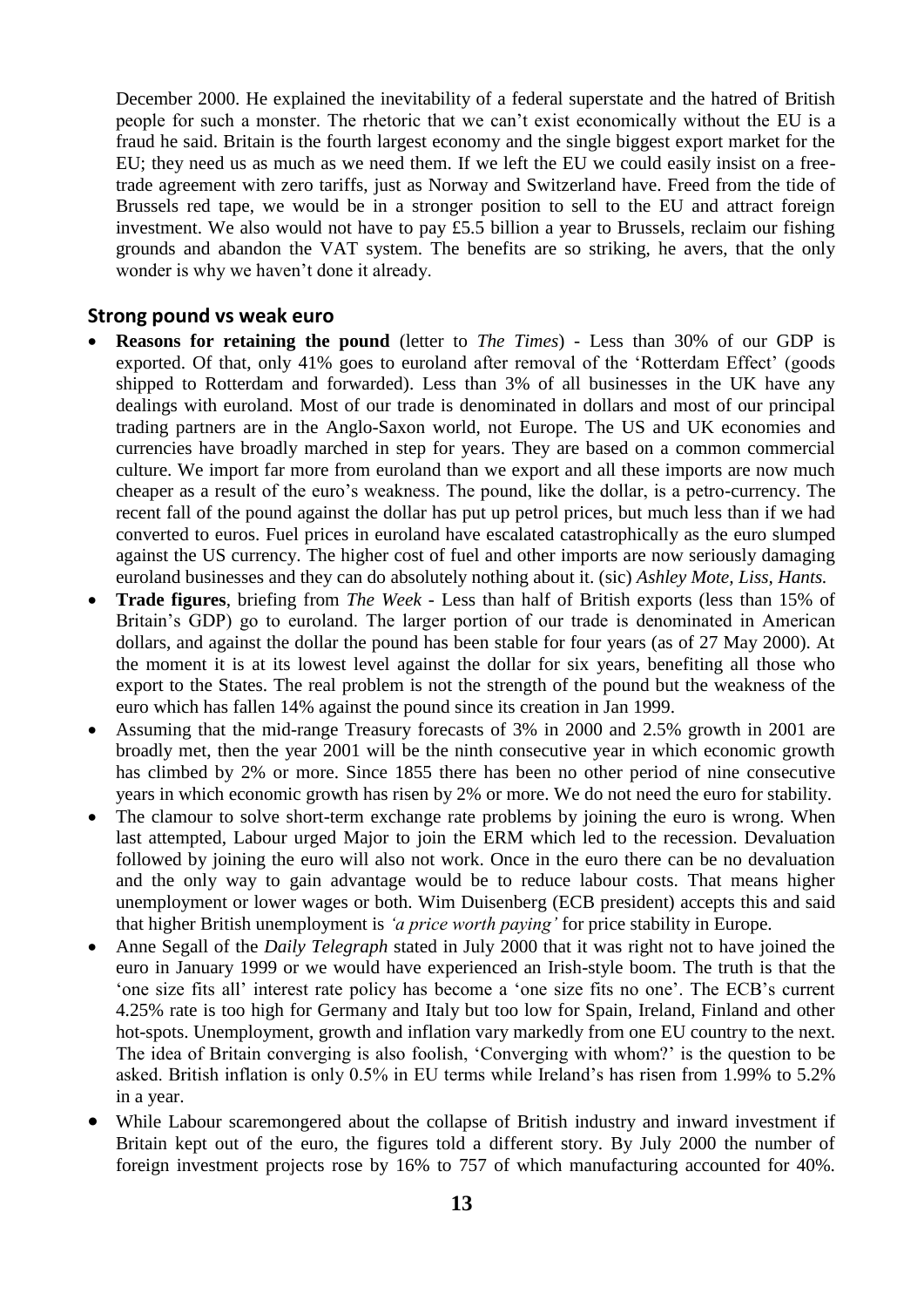The UK is an attractive place to invest. The recent problems with car manufacturers has much more to do with international overproduction and price reductions. While the news of record flows of foreign investment were ignored, the DTI leaked a memo which warned of a 'manufacturing breakdown' if we do not join the euro and emphasised that Japanese companies were considering withdrawing. Actually, only 4% of the previous year's foreign investment came from Japan while 49% came from America - and the Yanks are opposed to us entering the euro-zone.

- Jonathan Sayeed wrote to *The Times* to explain that he had asked the Research Service of the House of Commons to prepare a note on the pros and cons of EMU membership. The H of C library is recognised as being an authoritative and impartial research body; part of the reply follows: *'Given that the advantages claimed for EMU are small but long term, it follows that the UK is unlikely to be seriously disadvantaged by not joining in the short term. Even in the long term it is reasonable to argue that the structural changes made to the management of the UK economy have already eroded much of the advantage offered by claimed-for dynamic effects. My guess is that in 28 years' time it will be as hard to pinpoint the net benefits of EMU membership as it is today to do the same for membership of the EU since 1973.'* (From *The Week*, 24 Feb 01)
- The *Financial Times* laid out the British case against joining the Euro: 1) the UK is doing very well on its own and is growing faster than the eurozone; 2) the UK economy would be less stable inside the eurozone, (note the result of irrevocably fixed exchange rates in Argentina); 3) nobody knows what a sensible entry rate might be or how to get it without destabilising the economy; 4) the long-term workability of the single currency remains uncertain. (Article by Martin Wolf, Jan or Feb 2002).
- Despite fears, only in Euroland are vestiges of recession still apparent in February 2002. The reasons are: too much regulation and business conservatism making Europe slow to respond to changing conditions, and lack of monetary policy. While in the US and the UK interest rates are actively used to manage demand, the European Central Bank stuck to the Bundesbank's dogma that interest rates should only be used to control inflation. The result was that euro rates are higher than in 1999 at the height of a boom. Monetary paralysis has thus paralysed the EU community. Anatole Kalentsky, *The Times*).

#### **Interfering policies**

- Unpopular laws emanating from Brussels are habitually implemented in Britain whereas in Spain, France, Italy and Greece they are ignored or circumvented.
- In June 2000, the EU insisted that Britain should begin charging VAT on bridge tolls.
- Diplomatic sanctions were imposed on Austria in February 2000 after Jorge Haider's far-right 'Freedom Party' joined the government as a coalition partner. This in itself was hypocritical since the EU supported many oppressive regimes for financially beneficial reasons. However, these sanctions were lifted in September by recommendations from the EU Court of Human Rights. In fact, Austria had threatened to block Brussels business if the sanctions were not lifted. The sanctions had also whipped up a wave of nationalist sentiment in Austria.
- The very nations which are pushing hardest for European integration are those which ignore most EU directives. By December 2000, France had received 89 formal warnings for failing to obey European regulations. Italy has received 72 and Germany 66. Britain has only received 34 and Denmark (who rejected the euro) only 16.
- Blame for the Foot and Mouth epidemic of March 2001 was laid on EU regulations which give Britain no control over what products are allowed into the country. More than a third of beef imports come from Brazil, Zimbabwe, Namibia, Botswana and Uruguay. Who can know if these are disease-free regions? The dismantling of border controls and health checks on imported livestock and food is required by the single market.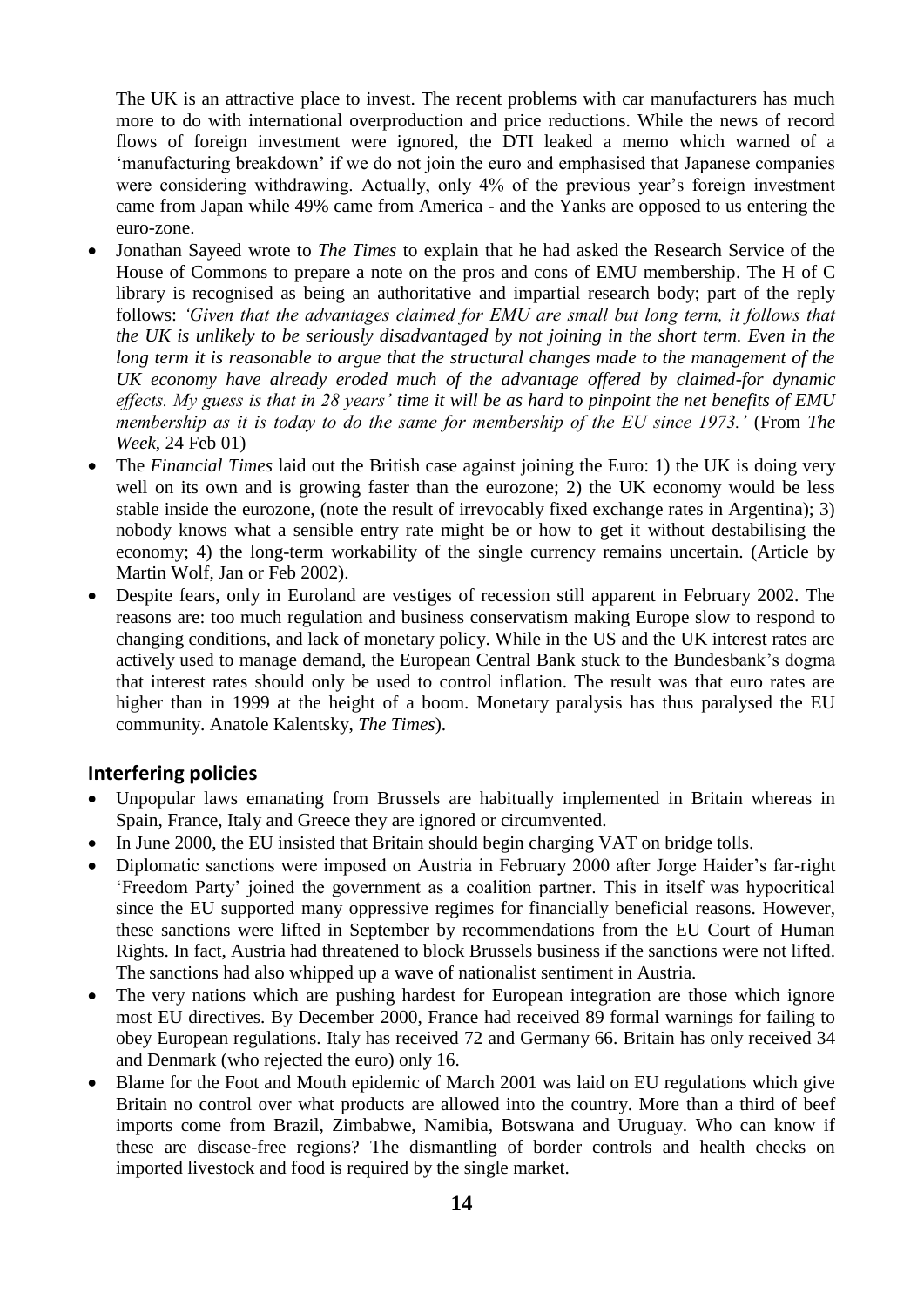In May 2001 judges in Strasbourg ordered the British Government to pay £10,000 to each of the families of ten IRA men shot dead by police and troops. Eight of the ten were killed in 1987 during an ambush by the SAS during a bomb attack on Loughall police station. This action certainly saved police lives. There will be no compensation of the families of the 2000 people murdered by Republican terrorists.

#### **Gradual Loss of Sovereignty**

- In April 2001 a Sunderland grocer was taken to court for failing to display goods measured in metric measurements. Steven Thorburn was given a six month conditional discharge. The judge stated that it was clear Parliament had *'surrendered its sovereignty to the primacy of European law'* when Britain joined the Common Market in 1972. A later case (Feb 2002) resulted in the High Court stating that EU law is sovereign in this matter, greengrocers were convicted.
- *The Observer* warned in April 2001 that once Britain signs up to GATS (General Agreement of Trade in Services) parliament will be demoted to an advisory body. The WTO plans to use part of the GAT treaty, known as the Necessity Test, to create an agency with power to strike down national laws considered *'more burdensome than necessary'.*

# **Religious Freedom**

A new European employment directive will make it illegal for organisations to refuse to employ an individual due to that person's religious views or sexual orientation. Churches and Christian organisations could be forced to employ homosexuals or people of other faiths in senior posts; or church schools forced to employ teachers who oppose their religious perspective. The only protection is for ministers or religious education teachers to be of the same religion, but they can still be gay. The Commissioner responsible for the directive, Anna Diamantopoulou, has confirmed this. This directive overrides the freedom of religion under Article 9 of the Convention on Human Rights and Section13 of the Human Rights Act. It also negates legal protections granted to church schools by the UK government in 1998. This legislation would affect all religious groups, not just Christians.

# **Statistical Support for the EU and the euro**

- In October 1999, 41% would vote for Britain to completely pull out of Europe if there was a referendum. *Mori/Sun; NOP/Express.* In November this rose to 54%. In January 2000 63% were against joining the euro and in early February it was 69% (*ICM/BBC 'Today'*); by late February over 70% of businesses wanted to keep the pound (*ICM/Daily Mail*) and by the end of the year, 71% of Britons were against replacing the pound with the euro (*MORI/The Mail on Sunday*). Interestingly, as the last Deutschmarks were being printed, 2 out of 3 Germans stated that they were opposed to the single currency. Most would even prefer the dollar to the euro. By June 2001, 70% of Germans did not want the euro (*The Week:* 311, 16.6.01) In Europe generally, less than 50% of the EU's population describe membership of the EU as a good thing (*INRA, The Independent* July 2000).
- 38% of Swedes think that the EU is a bad thing, only 34% think it is a good thing. (*The Week*, *267, p24*)
- Has the EU benefited member countries? 56% of Swedes think not;48% of Austrians think not; 44% of Finns think not;49% of East Germans think not; 42% of Germans think not. (*The Week*, *267, p24*) In January 2001 polls revealed that only 29% of Germans were glad that they joined the single currency. [*ICM/Guardian*]
- Do member countries trust the Commission? 47% of Danes do not; 53% of Swedes do not; 40% of Britains do not. (*The Week*, *267, p24*, 2001)
- In February 2001 the Swiss decided not to join the EU.
- In September 2000 the Danes voted not to join the euro.